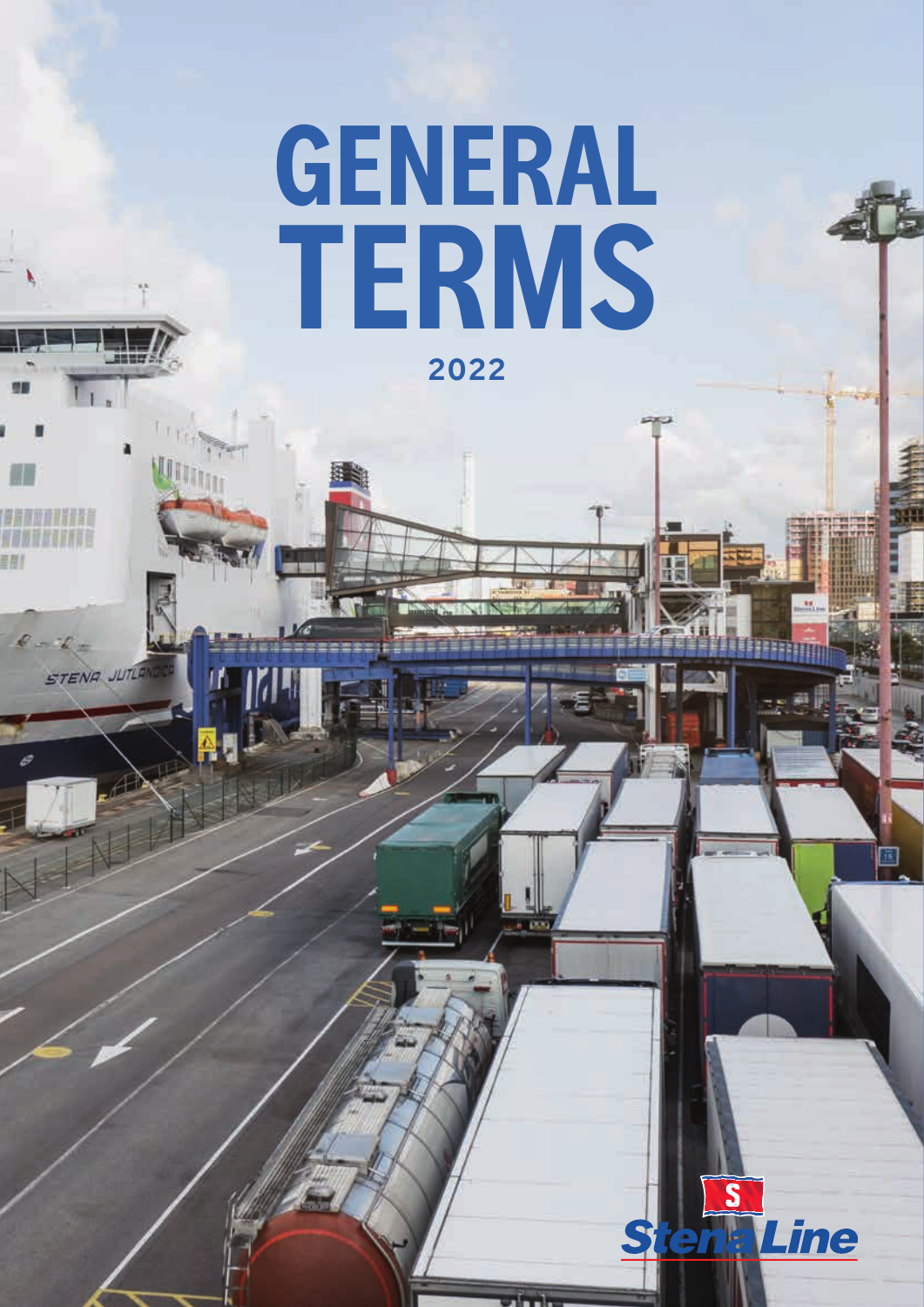#### **1 Accounting Credit Accounts**

**1.1** The Stena Line entity being the Carrier, as defined in the Stena Line Conditions of Carriage (below "the Carrier") will issue to its freight customers, or its agent(s), (below, "the Customer") an invoice, in respect of each consignment made with the Stena Line entity, under an authorised credit account established for the benefit of the Customer. Specific payment terms are stated on each invoice. Invoices may be provided electronically or in any other form at the Carrier's convenience.

**1.2** Credit facilities are for the Freight charges (as defined in Stena Line Conditions of Carriage) payable to the Carrier. Credit facilities do not extend to amounts due to local customs and excise authorities in the port of arrival in respect of customs duty or value added tax. It is the responsibility of the Customer to ensure that sufficient funds are available at the port concerned for such duty and tax to be paid.

**1.3** Where any part of any invoice may be questioned by the Customer in good faith, the amount in question may be deducted until the query is resolved but the balance must be paid in full.

Details of any query, including the invoice number, date of sailing and the reason for the deduction, must be notified to the Carrier within the period of credit allowed for the Customer's credit account.

**1.4** The Carrier reserves the right to invoice statutory interest for late payments in all of its commercial transactions. Late payment means payment not made according to the agreed payment terms. Statutory interest for late payments means simple interest which is equal to the sum 8% plus reference rate. The reference rate is set by the European Central Bank for Euro countries, for other countries the reference rate is usually set by the national central bank.

**2.2** Quoted or agreed Freight rates will apply to any boarding card completed prior to withdrawal or variation of such Freight rates and will be subject to any conditions imposed by the Carrier.

**3.1** The performance of the Carrier's freight operations is governed by Stena Line Conditions of Carriage.

**1.5** If the Customer is in default in making a payment under specific payment terms or these Standard Terms of Business for Stena Line Customers (below, "these Terms"), exceeds its credit limit, permits the use of credit facilities by third parties without authority from the Carrier or fails to comply with these Terms, the Stena Line Conditions of Carriage and/or any other separate freight rate agreement or other agreement entered into between the Carrier and the Customer in some other way, then the Carrier may at its discretion, cancel the Customer's credit account at which time all amounts from the Customer to the Carrier shall become payable immediately upon written demand from the Carrier.

**5.1** The Carrier reserves the right to terminate its contractual relationships with the Customer in the event of a change in the ownership of the Customer and/or any of its affiliated companies.

**1.6** Where the Carrier has agreed in writing that credit facilities may be transferred by the Customer for use by third parties, the Customer shall strictly comply with all conditions applied by the Carrier to any such third party use. The Customer shall remain liable for Freight charges and other charges arising in relation to the Customer's credit account regardless of whether the credit facility or other documentation concerned is used by the Customer or by a third party.

**1.7** The Carrier may at its discretion withdraw any credit account or quoted Freight rates, as defined in the Stena Line Conditions of Carriage, at any time. However, such withdrawal will only apply to future consignments and the Carrier will endeavour to give reasonable notice to the Customer of any intention to withdraw.

#### **2 Boarding Cards and Quoted Rates**

**2.1** Each consignment by the Customer represents a separate Contract of Carriage with the Carrier, as defined in the Stena Line Conditions of Carriage, and will be evidenced by a completed boarding card. Except under completed boarding cards, there is no contractual relationship between the Carrier (or any other Stena Line entity), and the Customer, apart from any separate freight rate agreement or other agreement that may have been entered into between the Carrier (or any other Stena Line entity) and the Customer and to which these Terms apply.

#### **3 Conditions of carriage**

**3.2** No failure or delay by the Carrier in enforcing any provision of these Terms, any separate freight rate agreement or other agreement shall be construed as a waiver of that provision or of any other provision of these Terms or any separate freight rate agreement or other agreement to which these Terms apply.

> "Merchant" could be either Customer, shipper, receiver, consignor, consignee, the owner of the Goods, the holder of any document evidencing the Contract of Carriage or any other entity with a legal financial or interest in the Goods.

**3.3** No claim of any kind against the Carrier shall be set off against any payment due and payable to the Carrier under these Terms.

#### **4 Confidentiality Clause and assignment by Customer**

**4.1** Agreements with the Carrier regarding freight under these Terms are confidential and may not be assigned to any third party or referred to by any such party.

#### **5 Early Termination**

Furthermore, the Carrier reserves the right to terminate its contractual relationships with the Customer, should the Customer not carry the volumes quoted for in any separately agreed freight rate agreement, to which these Terms apply.

In case the contractual relationships are terminated for whatever reason, all outstanding amounts falls due.

#### **6 Law and Jurisdiction**

**1.2.1** The provisions set out and referred to in the Stena Line Conditions of Carriage (below, the "Conditions") shall apply to every Contract of Carriage with the Carrier. These Conditions must be read in conjunction with the Standard Terms of Business for Stena Line Customers.

**1.2.2** These Conditions shall come into force on 1 August 2021 and replace all previous general terms and conditions whatsoever (either implied, oral or written).

**6.1** The provisions set out in these Terms shall be governed by and in accordance with Swedish law and any dispute arising under/or in relation hereto shall exclusively be determined by the District Court of Gothenburg, save for matters relating to unpaid Freight charges and/or related charges which may be pursued before a court or a tribunal in a jurisdiction at the Carrier's discretion and the law at such place be then applicable.

**1.3.1** Disputes arising under or in relation to the Contract of Carriage and these Conditions shall be determined by the District Court of Gothenburg in accordance with Swedish law and subject to these **Conditions** 

#### **7 General**

**7.1** The rights, benefits and/or obligations of the contractual relationships with the Customer may be assigned by the Carrier, including, but not limited to assignment of receivables.

**7.2** If any term or provision of these Terms shall be declared void or unenforceable by any tribunal or court of competent jurisdiction, then such invalidity or unenforceability shall not otherwise affect these Terms, which shall remain in full force and effect.

**7.3** In the event of any inconsistency or conflict in the interpretation and or application of these Terms and Stena Line Fuel Surcharge Adjustment Model, whether incorporated in separate freight rate agreements or not, the wording of Stena Line Conditions of Carriage shall take precedence save for in matters relating to law and jurisdiction and/or matters governed by mandatory national law.

**7.4** These Terms shall come into force on 1 August 2021 and replace all previous general terms and conditions whatsoever (either implied, oral or written).

## **Standard Terms of Business for Stena Line Customers**

#### **1 General Provisions**

#### **1.1 Definitions**

"AoT" means "article of transport" and includes, unless otherwise indicated, any vehicle, train, carriage, container, flat, pallet, trailer, transportable tank and similar items used for the consolidation of Goods as well as timber packages,

"Carrier" means the Stena Line entity who has undertaken to perform or to procure the performance of the entire transport from the place of receipt or port of loading to the port of discharge or the place of delivery. The Carrier is either (i) Stena Line Scandinavia AB, which performs the SLSAB services, (ii) Stena Line Ltd, which performs the SLL services, (iii) Stena Line Baltic A/S, which performs the SLBAS services and (iv) Stena Line B.V., which performs the SLBV services.

"Contract of Carriage" means the contract concluded with the Carrier for the performance of the entire transport as undertaken by the Carrier, whether evidenced by the issue of a document, such as a boarding card (a "Document") or not.

"Customer" shall have the same meaning as in Standard Terms of Business for Stena Line Customers.

"Dangerous Goods" means such materials and substances designated as dangerous by the International Maritime Organisation, the European Union and any other legislation or regulations applicable from time to time in jurisdictions where the Carrier operates.

"Freight charge(s)" means all charges to be paid to, and invoiced by, the Carrier for or in connection with the performance of the transport of Goods by sea, including any associated charges, costs and expenses and/or any storage charges (including shifting fees and terminal parking fees), costs and expenses incurred by the Carrier prior to loading and/or after discharge and/or any surcharges which the Carrier may levy in respect of variations in currency exchange rates and/or fuel prices;

"Freight rates" means rates for transport of AoTs and/or Goods, either quoted by the Carrier or rates agreed between the Carrier and Customer in separate freight rate agreements.

"Goods" includes, unless otherwise indicated, the AoT as well as the contents thereof.

"SDR" means Special Drawing Right as defined by the International Monetary Fund.

"Vessel" means any vessel owned, operated or employed by the Carrier for the performance of the transport of Goods by sea.

The "SLSAB services" means the services performed by SLSAB, which, at the date when these Conditions enter into force, are between Gothenburg and Frederikshavn; Halmstad and Grenaa; Kiel and Gothenburg; Rostock and Trelleborg; or Karlskrona and Gdynia.

The "SLL services" means the services of the Carrier between Fishguard and Rosslare; Rosslare and Cherbourg; Holyhead and Dublin; Cairnryan and Belfast; Belfast and Liverpool (Birkenhead); or Belfast and Heysham.

The "SLBAS services" means the services performed by SLBAS which, at the date when these Conditions enter into force, are between Travemünde and Liepaja; or Nynäshamn and Ventspils.

The "SLBV services" means the services performed by SLBV which, at the date when these Conditions enter into force, are between Hoek van Holland and Harwich; Hoek van Holland and Killingholme; Rotterdam and Killingholme; or Rotterdam and Harwich.

"Sanctioning Authority" means, the United Nations, European Union, Kingdom of Sweden, United Kingdom, United States of America or any other applicable competent authority or government.

"Sanctioned Goods" means any Goods that are sanctioned or prohibited by a Sanctioning Authority, or which are directly or indirectly impacted by the sanctions regime of any Sanctioning Authority because they Goods were at one point either owned or within the possession or control of a Sanctioned Part.

"Sanctioned Party" means any person, body, entity, or vessel that is designated by a Sanctioning Authority.

#### **1.2 Applicability**

#### **1.3 Jurisdiction and Choice of Law Clause**

No proceedings may be brought before any other court or tribunal unless the parties expressly agree on both the choice of another court or tribunal and the law at that place to be then applicable, save for matters relating to unpaid Freight charges and/or related charges which may be pursued before a court or a tribunal in a jurisdiction at the Carrier's sole discretion and the law at that place to be then applicable.

#### **1.4 Paramount Clause**

**1.4.1** Notwithstanding anything provided for in Chapter 3 of these Conditions: if it can be proved where the loss or damage occurred, the Carrier and/or the Merchant shall, as to the liability of the Carrier, be entitled to require such liability to be determined by the provision contained in any international convention or national law which provisions:

**1)** cannot be departed from by private contract to the detriment of the claimant and,

**2)** would have applied if the Merchant had made a separate and direct contract with the Carrier in respect of the particular stage of transport where the loss or damage occurred and received as evidence thereof a Bill of Lading or any other particular document which must be issued if such international convention or national law shall apply except that under no circumstances shall the Carrier's liability extend to live animals and/or Goods that are stated to be carried on deck and are so carried.

**1.4.2** In so far as no provisions contained in any international convention or mandatory national law apply to the carriage by sea, the liability of the Carrier shall be determined by the Hague Rules contained in the International Convention for the Unification of Certain Rules of Law relating to Bills of Lading, signed at Brussels on 25 August 1924 as amended by the Protocol signed at Brussels on 23 February 1968 and the protocol in relation to SDR's signed at Brussels on 21 December 1979 from the time the Goods are received at the sea terminal in the port of loading to the time the Goods are delivered or dispatched from the sea terminal in the port of discharge. The aforesaid shall also determine the liability of the Carrier in respect of coastwise carriage and/or carriage by inland waterways as if such carriage was carriage by sea. Furthermore all such AoT on deck, as described in this clause, shall be carried under the same liability as stated above.

## **Stena Line Conditions of Carriage**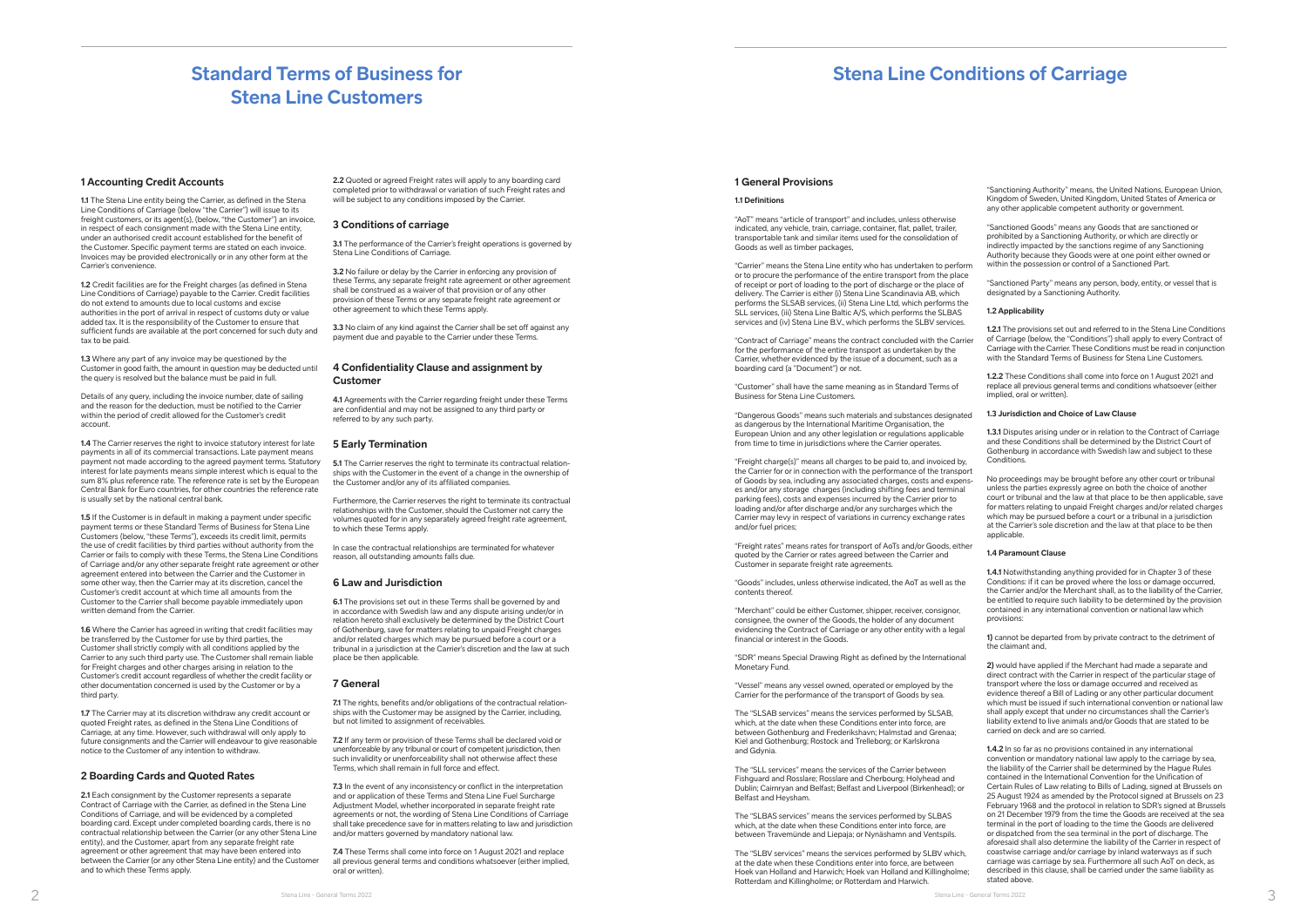**1.4.3** If any term or provision of these Conditions, shall be declared void or unenforceable by any tribunal or court of competent jurisdiction, then such invalidity or unenforceability shall not otherwise affect these Conditions, which shall remain in full force and effect.

**2.2.1** The Goods shall be constituted to have been delivered, meaning delivery for the purpose of this section 2, section 3 and clause 1.4 of these Conditions, of Goods by sea, after discharge at the port of discharge, or at another place of delivery (which the Carrier deem safe and convenient) provided that the Carrier (or any one acting on the Carrier´s behalf) has informed the Merchant that the Goods have been discharged and are ready to be collected. The liability of the Carrier in respect of the Goods shall wholly cease at that point of delivery. The Merchant shall be obligated to collect the Goods at the port of discharge, or at another place of delivery (which the Carrier deem safe and convenient), without undue delay following delivery. If the Merchant fails to collect the Goods at delivery, the Carrier may, taking reasonable care when arranging for such storage, without further notice to the Merchant, store the Goods on behalf of the Merchant and at the Merchant's sole risk and expense, subject, if requisite, to the lien provisions of clause 5.2.1 hereof, until the Merchant has collected the Goods. Any storage is subject to the rules and regulations of the relevant port of discharge. The Carrier and/or terminal operator at the port of discharge, shall be entitled to charge the Merchant for any storage fees (including shifting fees and terminal parking fees), costs and expenses incurred by the Carrier and/or terminal operator for the storage of the Goods under this clause 2.2.1.

#### **2 Performance of the Contract of Carriage**

#### **2.1 Methods and Routes of Transportation**

**2.1.1** The Carrier shall use reasonable endeavours to complete the transport and to deliver the Goods at the place designated for delivery.

#### **2.2 Delivery and Storage**

**2.2.2** In the event that the Merchant fails to collect the Goods within one month after the Carrier has called on the Merchant to do so, meaning one month from the point of delivery as set out in clause 2.2.1, above the Carrier shall, without further notice to the Merchant, be at liberty to sell the Goods by public auction, or otherwise at its discretion, at the Merchant's expense and without any liability towards the Merchant.

**2.2.3** Notwithstanding the above, Dangerous Goods must be removed from the port of discharge as soon as is practicable unless specific permission has been obtained for the Goods to remain in the port.

#### **2.3 Hindrances Affecting Performance**

**2.3.1** The Carrier shall at all times be entitled to refuse to carry, or to delay the carriage of Goods including, but not limited to, Dangerous Goods, Sanctioned Goods, live animals, new or second hand trade vehicles or any Goods of unusual dimensions. Furthermore, the Carrier is entitled to refuse to carry any Goods not being handled as prescribed by the Stena Line policy for securing cargo.

**2.3.4** The Merchant warrants that no Sanctioned Goods shall be tendered to the Carrier. If any Sanctioned Goods are tendered to the Carrier the Merchant shall indemnify the Carrier and hold the Carrier harmless in respect of any liability, loss, delay, fine, claims or demands of whatsoever nature, including any consequential losses or liability, that may arise out of or in connection with the Sanctioned Goods. This includes paying for any and all legal assistance that the Carrier may require at its sole discretion. To the extent that this provision conflicts with any other provision herein, this provision will prevail.

**2.3.1.2** Customers, and those working on behalf of customers shall at all times conduct themselves in a manner which does not endanger or threaten any person or property, injure or assault any person, threaten, abuse or insult other passengers or Stena Line employees cause the theft, loss of or damage to property, or prejudice the health of, or cause distress, discomfort or unnecessary inconvenience to any passenger or Stena Line employee. If in our reasonable opinion their conduct is likely to give cause for concern we reserve the right to refuse to allow the individual to embark or require that the individual disembarks and/ or leave the terminal facilities and we may also report the matter to any relevant police or other enforcement authority. We also reserve the right to refuse to carry the individual on a return journey or at any time in the future. Under such circumstances we shall not refund any money paid for the relevant journey, we shall have no liability as a result of the cancellation of the shipment, the customer will reimburse us any costs we incur in order to repair or

replace property, lost damaged or destroyed by the customer and compensate any passenger or crew member affected by your actions.

**2.3.2** If at any time the performance of the Contract of Carriage is or will be affected by any hindrance, risk delay, difficulty or disadvantage of whatever kind including strike and if by virtue of sub-clause (1) the Carrier has no duty to complete the performance of the Contract of Carriage. The Carrier, whether or not the transport has commenced, may, without prior notice to the Merchant, elect to:

**1)** treat the performance of the Contract of Carriage as terminated and place the Goods at the Merchant's disposal at any place which the Carrier shall deem safe and convenient

**2)** deliver the Goods at the place designated for delivery or to another place of delivery which the Carrier shall deem safe and convenient, or

**3)** alter ferry services, including but not limited to ports of loading, ports of discharge, departure and arrival times. In any event the Carrier shall be entitled to full Freight charge for any Goods received for transportation and additional compensation for extra costs resulting from 1 Stena Line - Freight Facts 2021 the circumstances referred to above.

> **2.5.5** Enlarged labels (placards) corresponding to the primary, and if appropriate, subsidiary risk of the Dangerous Goods contained in a cargo unit must be displayed/affixed. These placards must be removed (or hidden by masking) as soon as the cargo unit is empty or free of residue from its previous cargo that presented a risk

**3.1.1** The Carrier shall only be liable for loss of or damage to the Goods which have occurred during the time when the Carrier takes possession of the Goods until the time of delivery, as set out in clause 2.2.1 of these Conditions.

**2.3.3** The Merchant undertakes that no Dangerous Goods shall be tendered to the Carrier without the Carrier's express consent in writing and without appropriate labelling of the Goods and the AoT. If any Dangerous Goods are delivered to the Carrier without such written consent and/or labelling or in the opinion of the Carrier are liable to become a risk to the method of transport, other Goods or the environment the Dangerous Goods may at any time be discharged, destroyed or rendered harmless and be disposed of by the Carrier. Such undertaking shall be at the Merchant's risk and expense, except when General Average is declared.

**3.2.4** The Carrier is not liable for loss or damage occurring when the AoT is in the care of the driver and in particular whilst the AoT is being driven inside the Vessel, all loss and damage occurring at such time being deemed to have been caused by an act or fault of the Merchant unless such loss or damage is proven to be due to a mer many anses can necessary comparison processes the carrier of the Carrier, its servants or agents.

#### **2.4 Consolidation of Goods**

**2.4.1** Goods may be consolidated by the Carrier in an AoT. If an AoT has not been consolidated and prepared for conveyance by the Carrier, the Carrier shall, without prejudice to the rights available to the Carrier under Section 3 and clause 1.4 hereof, not be liable for damage to or loss of the Goods therein nor for any damage to or loss of the AoT itself and the Merchant shall indemnify the Carrier for any loss, damage or expense incurred by the Carrier, if such loss, damage or expense is attributable to:

**1)** overloading, negligent or inadequate consolidation, securing, covering or locking the AoT

**2)** the Goods being unsuitable for carriage in the AoT actually used,

**3)** the unsuitability or defective condition of the AoT, unless the AoT has been supplied by the Carrier and the unsuitability and/ or defective condition would have been apparent by reasonable means of checking at the time when the Carrier accepted the AoT for conveyance.

**2.4.2** AoT, whether consolidated by the Carrier or received by the Carrier in a consolidated condition from the Merchant, may be carried on or under deck without notice to the Merchant.

**2.4.3** The Carrier will not undertake any checking, recording or reporting with regard to seals on AoT and the Carrier does not accept any responsibility whatsoever for, or as a consequence of, defective or missing seals on AoT.

**2.4.4** The Carrier is entitled, but not obliged, to open at any time any AoT consolidated and prepared for conveyance by the Merchant in order to inspect such AoT and its contents for the purposes of the clauses 2.2.3, 2.3.3, 2.4.1, 2.5.2 to 2.5.4 or if any AoT as aforesaid is opened and/or inspected by any customs or other government authority at any time. The costs and expenses of opening and/ or inspection as aforesaid shall be for the Merchant's account and the Carrier shall not be liable for any loss, damage, delay costs or expenses incurred or suffered by the Merchant by reason thereof and the Merchant shall indemnify the Carrier for all consequences arising from such openings and/or inspections.

The Merchant is obliged to correct at its risk and expense any inadequacy or defect found, failing which the Carrier is entitled to treat the transport as terminated and place the Goods at the Merchant's disposal at any place. In such case the Carrier is entitled to full Freight charge and indemnification.

**2.4.5** For the purpose of verifying the Freight charge, the Carrier reserves the right to have the contents of AoT inspected in order to ascertain the weight, measurement, value or nature of the Goods.

#### **2.5 Description of Goods**

**2.5.1** The Document evidencing the Contract of Carriage shall be prima facie evidence of the receipt by the Carrier of the Goods as therein described in respect of the particulars which the Carrier had reasonable means of checking. In respect of such particulars proof to the contrary shall not be admissible when the Document has been transferred to a third party acting in good faith.

**2.5.2** The Merchant shall be deemed to have guaranteed to the Carrier the accuracy, at the time the Goods were taken in charge by the Carrier, of the description of the Goods, marks, numbers, quantity and weight, as furnished by the Merchant and the Merchant shall indemnify the Carrier against any loss, damage and expense arising or resulting from such inaccuracies in or inadequacy of such particulars. The right of the Carrier to such indemnity shall in no way limit the Carrier's responsibility and liability hereunder to any person other than the Merchant.

**2.5.3** The Merchant is responsible for all regulations, statutory or otherwise, including the latest edition of the International Maritime Dangerous Goods (IMDG) Code, and/or the Memorandum of Understanding for the Transport of Packaged Dangerous Goods in the Baltic Sea (depending on route/departure), including packaging and labelling of the Goods and labelling of the AoT.

**2.5.4** Where combined transport is involved the European Agreement for the International Carriage of Dangerous Goods by Road (ADR) and Annex 1 (RID) to the contract for International Carriage of Goods by Rail (CIM) or special arrangements made between the contracting parties in respect hereof apply to the appropriate leg.

#### **3 Carrier's Liability**

#### **3.1 Basic Liability**

**3.1.2** For the purposes of the Contract of Carriage and subject to the provisions in these Conditions, the Carrier shall be responsible for the acts and omissions of any person whose services it makes use of for the performance of the Contract of Carriage.

#### **3.2 Liability Exclusions for the Carrier and his servants**

**3.2.1** The Carrier shall not be liable for any loss, injury or death to live animals howsoever caused and the Merchant shall be jointly and severally liable to indemnify the Carrier against all financial consequences that the Carrier may incur arising out of the shipment of the live animals.

**3.2.2** Goods which are stated in the Document evidencing the Contract of Carriage to be carried on deck, are carried without responsibility on the part of the Carrier for loss or damage of whatever nature arising during carriage by sea whether caused by unseaworthiness or negligence or any other cause whatsoever.

**3.2.3** The Carrier does not accept liability for the failure by the Merchant or those acting on the Merchant's behalf to plug in refrigeration or heating machines attached to the AoT nor does the Carrier accept liability for the consequences of malfunctioning of refrigeration or heating machines attached to the AoT.

**3.2.5** Regardless of the Carrier's basic liability, the Carrier shall be relieved of liability for any loss or damage if such loss or damage arose or resulted from:

- **a.** any cause or event which the Carrier could not avoid by the exercise of reasonable diligence,
- **b.** saving or attempting to save life or property at sea. **c.** act of God, act of war or act of public enemies including riots and civil commotions,
- **d**. arrest or restraint of princes, rulers or people, or seizure under legal process
- **e.** quarantine restrictions,
- **f.** act or omission of the Merchant, his agent or representative,
- compliance with the instructions of the person entitled to give them, strikes or lockouts or stoppage or restraint of labour from whatever cause, whether partial or general,
- **i.** perils, dangers and accidents of the sea or other navigable waters,
- insufficiency or inadequacy of marks or insufficiency of packing,
- **k.** handling, loading, stowage or unloading of the Goods by or on behalf of the Merchant,
- **l.** inherent vice of the Goods,
- **m.** fire, unless caused by the actual fault or privity of the Carrier,
- **n.** act, neglect, or default of the master, mariner, pilot, or the servants of the carrier in the navigation or in the management of the ship.

Where under this clause the Carrier is not under any liability in respect of some of the factors causing the loss or damage, he shall only be liable to the extent that those factors for which it is liable under this Clause have contributed to the loss or damage. The burden of proving that the loss or damage was due to one or more of the causes, or events, specified in  $(f)$ ,  $(g)$ , and  $(m)$  of this clause shall rest upon the Carrier. When the Carrier establishes that in the circumstances of the case, the loss or damage could be attributed to one more of the causes, or events, specified in (i) to (l), it shall be presumed that it was so caused. The Merchant shall, however, be entitled to prove that the loss or damage was not, in fact, caused wholly or partly by one or more of the causes or events.

**3.2.6** The defences and limits of liability provided for in these Conditions shall apply in any action against the Carrier for loss of or damage to the Goods whether the action be founded in contract or tort.

#### **3.3 Delay and Consequential Losses**

**3.3.1** The Carrier accepts liability for consequential loss, only to such extent as mandatory rules to this effect are applicable.

**3.3.2** The Carrier accepts liability for delay or other pure economic loss,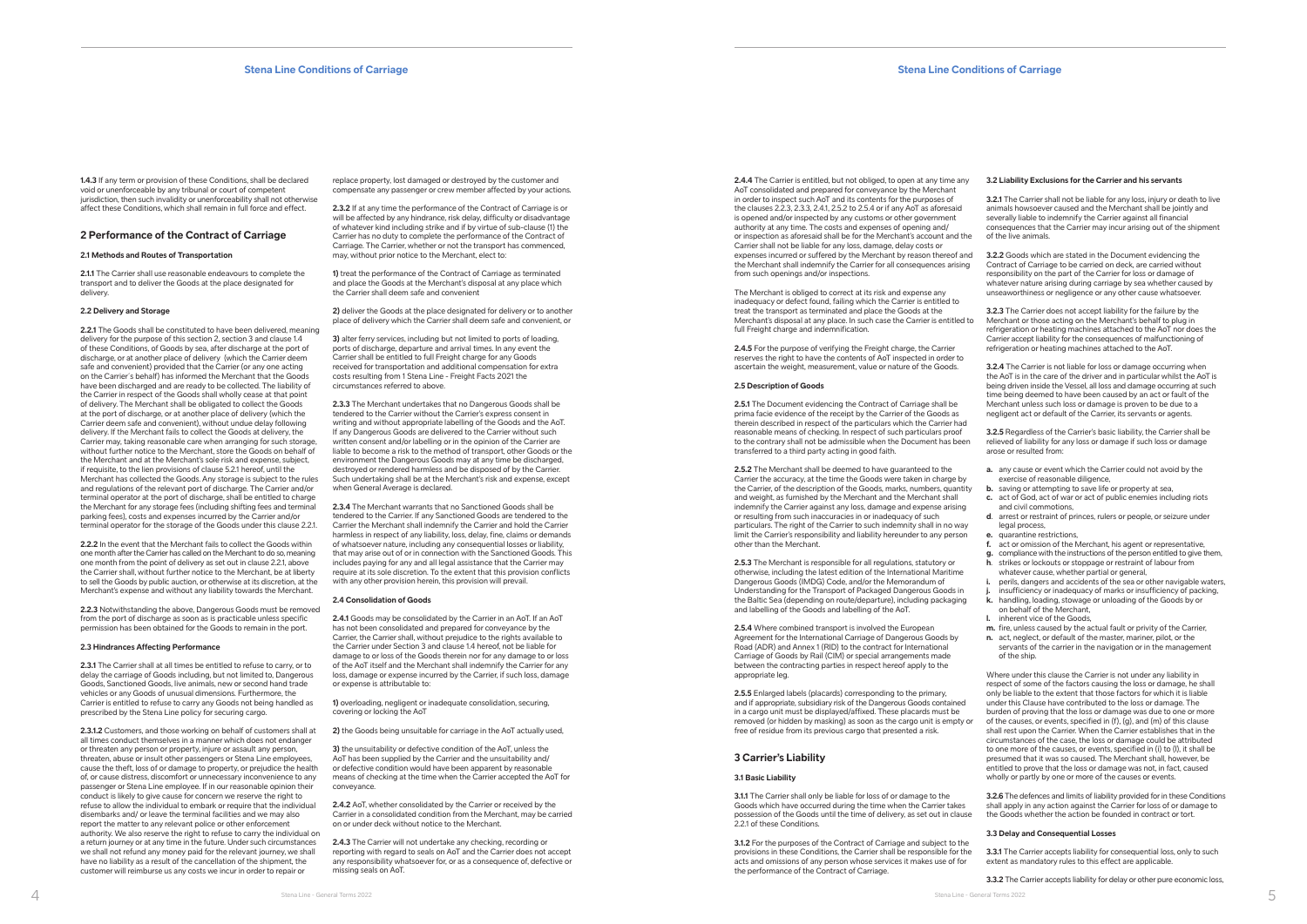only to such extent as mandatory rules to this effect are applicable.

**3.3.3** Save as otherwise provided herein, the Carrier shall in no circumstances whatsoever and howsoever arising be liable for direct or indirect or consequential loss or damage or loss of profits including, but not limited to, any such losses arising from a delay in delivery.

#### **3.4 The Amount of Compensation**

**3.4.1** When the Carrier is liable for compensation in respect of loss of or damage to the Goods, such compensation shall be calculated by reference to the value of such Goods at the place and time they are delivered to the Merchant in accordance with the Contract of Carriage or should have been so delivered. The value of the Goods shall be fixed according to the commodity exchange price or, if there be no such price, according to the current market price or, if there be no commodity exchange price or current market price, by reference to the normal value of Goods of the same kind and quality.

**3.4.4** If the Carrier is held liable in respect of delay, consequential loss or pure economic loss, the liability of the Carrier shall be limited to the amount of Freight charge for the transport or to the value of the Goods as determined in clause 3.4, whichever is the lesser.

**3.4.2** The Carrier shall be entitled to limit its liability in respect of loss of or damage to the Goods carried in an AoT to 667 SDR per unit or 2 SDR per kg of the Goods lost or damaged, whichever is the highest.

**3.4.3** In the event of loss of or damage to an AoT, the AoT shall constitute one unit for purposes of limitation of liability and the Carrier shall be entitled to limit its liability to 667 SDR per AoT or 2 SDR per kg, whichever is the highest.

**3.4.5** In multimodal transport, where the stage of carriage where loss or damage occurred is not known, or is known but no international convention or national law is applied by virtue of clause 1.4, compensation shall not exceed 2 SDR's per kilogram of gross weight of the Goods lost or damaged.

**4.11** The Merchant, including but not limited to its servants or agents is liable for any loss sustained by the Carrier direct or indirect caused by the Merchant.

**3.4.6** Higher compensation may be claimed only when the value of the Goods declared by the Merchant is exceeding the limits laid down in this Clause and, with the consent of the Carrier, has been stated in the Document evidencing the Contract of Carriage for the purpose of extending its liability. In this case the value declared shall be substituted for the aforementioned limits.

**3.4.7** If any action for loss or damage to the Goods is brought against a servant, agent or independent contractor, including stevedores or any of those referred to in clause 3.1.2, such person shall be entitled to avail itself of the defences and limits of liability, which the Carrier is entitled to invoke under these Conditions, as if they were expressly made for their benefit and in entering into any Contract of Carriage the Carrier does so not only on its own behalf but also as agent and trustee for such persons who shall to this extent be or be deemed to be parties hereto.

#### **3.5 Notice of Loss**

**3.5.1** Unless notice of loss or damage and the general nature of such loss or damage be given in writing to the Carrier or its agent at the port of discharge before or at the time of the removal of the Goods into the custody of the person entitled to delivery thereof under the Contract of Carriage, or, if the loss or damage be not apparent, within six days, such removal shall be prima facie evidence of the delivery by the Carrier of the Goods as described in the cargo documents. However, the notice in writing need not be given if the state of the Goods has, at the time of their receipt, been the subject of joint survey or inspection and is documented in the Carrier's inspection report.

#### **3.6 Time Bar**

**3.6.1** Any and all liability of the Carrier whatsoever and howsoever arisen or caused shall cease unless suit is brought within twelve months after delivery of the Goods or the date when the Goods should have been delivered.

#### **4 The Merchant's Liability**

**4.1.2** The Merchant shall be liable for any damage, loss and expense, howsoever caused, if the provisions in 2.5 or any other provisions regarding carriage of Dangerous Goods are not complied with. If the particulars supplied by or on behalf of the Merchant are incorrect, it is agreed that a sum equal to either five times the difference between the correct Freight charge and the Freight charge charged or to double the correct Freight charge less the Freight charge charged, whichever is the smaller, shall be payable as liquidated damages to the Carrier, notwithstanding any other sum having been stated as Freight charges payable.

> This provision shall cover all Goods whether carried on or under deck as well as deck cargo and live animals. The Merchant shall deliver such cash deposit and/or other security as the Carrier may deem sufficient to cover the estimated general average contribution of the Goods before delivery if the Carrier requires, or, if the Carrier does not require, within three months of the delivery of the Goods,

**4.1.3** The Merchant shall be liable for the payment of all Freight charges, other charges and demurrage etc. payable at destination, which the Carrier cannot obtain from the receiver.

**4.1.4** Nothing in these terms and conditions shall prevent the Carrier or its servants from bringing an action in tort towards the Merchant or its servants. Furthermore, nothing in these terms shall prevent the Carrier or its servants from claiming higher amounts than stipulated above.

#### **5 Freight rates, Freight charges and Lien**

**6.1.4** Any disputes howsoever and/or whatsoever arising under or in relation to General Average, including but not limited to, the adjustment thereof, cash deposits, General Average bonds, General Average Guarantees and the collection and/or payment of contributions to General Average shall be subject to Swedish law and shall be subject to the exclusive jurisdiction of the District Court of Gothenburg, provided that nothing contained in this clause shall prevent the Carrier from invoking such other law as may be necessary for the enforcement of the Carrier's rights.

**5.1.1** The terms governing Freight rates applicable at the date of shipment are quoted by the Carrier and/or set forth in separate freight rate agreements entered into between Carrier and Customer prior to shipment. Quoted Freight rate provisions are available from the Carrier upon request. In the event of inconsistency between these Conditions and a freight rate agreement, the latter shall prevail.

**5.1.2** Freight charge shall be deemed earned on receipt of the Goods by the Carrier and shall be paid in any event and is non-returnable. Pre-payable Freight charge and other charges shall be payable at the latest upon receipt of the Goods by the Carrier and Freight charge and other charges, if any, payable at destination shall be payable at the latest on the date when the Goods are delivered or should have been delivered, unless otherwise agreed. The Carrier is entitled to charge interest from the date when Freight charge and other charges are due.

**5.1.3** The Merchant's attention is drawn to the stipulations concerning currency in which the Freight charge and other charges are to be paid, rate of exchange, devaluation and other contingencies relative to Freight charges and other charges in relevant freight charge agreements.

If no such stipulation exists or is applicable then the following clause shall apply: if the currency in which Freight charges and charges are quoted is devalued or an alteration in the rate of exchange occurs with the same effect as a devaluation between the date of the Contract of Carriage and the date when the Freight charge and other charges are payable, then all Freight charges and other charges shall be automatically and immediately increased in proportion to the extent of the devaluation of the said currency.

In case the Carrier has consented to payment in another currency than the above mentioned currency, then all Freight charges and other charges shall – subject to the preceding paragraph – be paid at the highest selling rate of exchange for banker's sight draft current on the day when such Freight charge and other charges are paid. If the banks are closed on the day when the Freight charge and other charges are paid, the rate to be used will be the one in force on the last day when the banks were open.

**5.1.4** In the event of increase in price for fuel oil, all Freight rates may be adjusted in order to compensate the Carrier for increased fuel and lubricating costs as from the day of such increase.

**5.1.5** Due to the United Kingdom's departure from the European Union ("Brexit"), all Freight rates may be adjusted, and/or surcharges added, in order to compensate the Carrier for all costs and expenses being attributable to Brexit. Examples of such costs and expenses may include, but is not limited to, customs, duties, tariffs, port costs, cost of personnel administration, reconfigurations of equipment and the rerouting of transports and Goods.

#### **5.2 Lien**

**5.2.1** The Carrier shall have a lien on the Goods and the right to sell the same by public auction or otherwise at its discretion for all Freight charges, other charges and expenses of whatever kind and nature due to the Carrier under the Contract of Carriage and also in respect of any previously unsatisfied amounts of the same nature and for the same costs and expenses of exercising such a lien and such sale. Such lien and liability shall remain notwithstanding the Goods have been landed, stored or otherwise dealt with. If on the sale of the Goods the proceeds fail to realize the amount due, the Carrier shall be entitled to recover the difference from the Merchant.

#### **6 General Average**

**6.1.1** General Average shall be adjusted according to York–Antwerp rules 1974 as amended in 1994 and shall be prepared at Gothenburg, Sweden, or any other port at the Carrier's option by an established adjuster to be appointed by the Carrier.

whether or not at the time of the delivery the Merchant had notice of the Carrier's lien. If a salving vessel is owned or operated by the Carrier, salvage shall be paid for as fully as if the said salving vessel belonged to strangers.

**6.1.2** If the Carrier delivers the Goods to the Merchant without claiming any average bond or other security for contribution to General Average the Merchant - by receiving the Goods - becomes personally liable for the contribution up to the CIF value of the Goods provided the Carrier notifies the Merchant within three months after receipt by the Merchant of the Goods of his intention to declare General Average.

**6.1.3** The Merchant undertakes, if so requested by the Carrier, to disclose the CIF value of the Goods and the name and address of the Underwriter. Unless the Merchant provides the Carrier with an undertaking from such Underwriter to pay General Average contribution the Merchant shall give the Carrier such other security as he may approve.

#### **7 Miscellaneous Provisions**

#### **7.1 Both-to-blame collision clause and new Jason Clause**

**7.1.1** The Both-to-Blame Collision Clause and New Jason Clause as adopted by BIMCO are incorporated herein.

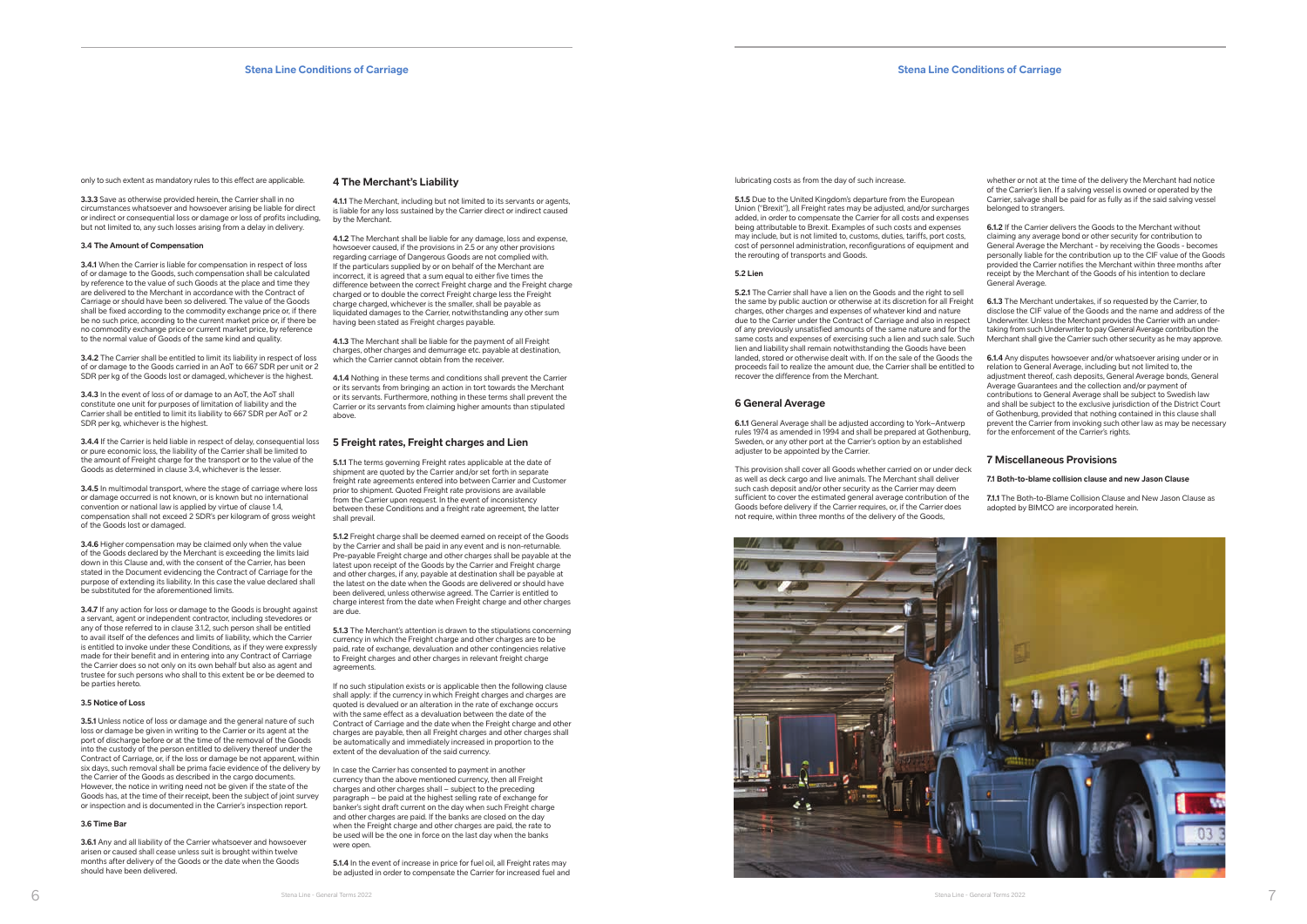# **Stena Line policy for securing cargo**

Stena Line is committed to the proper securing of movable cargo units on board Ro/Ro ships in accordance with the Maritime Administrations' rules and regulations.

Every vessel has a cargo lashing manual. This manual has been verified by the authorities and describes cargo securing procedures as well as materials used for lashing.

The purpose of this document is to have set lashing procedures to ensure safe transport of freight units on board our ships. To accomplish this, the freight units loaded on board must have the correct number of approved lashing brackets. We request therefore that our customers meet the following requirements:

• A freight unit must be equipped with approved lashing brackets (according to the requirements in IMO - Code of Safe Practice for cargo Stowage and Securing"). This means that every freight unit must be equipped with at least four (4) approved lashings brackets on each side to ensure loading and lashing in a manner safe for sea transport.

• Cargo in a transport container must be lashed for sea transport. At a minimum, this lashing must be in compliance with IMO regulations. IMO regulations can be found in "Code of Safe Practice for cargo Stowage and Securing".

• Semi-trailers by the nature of their design should not be supported on their landing legs during sea transport unless the landing legs are specially designed for that purpose and so marked.

An uncoupled semi-trailer should be supported by a trestle or similar device placed in the immediate area of the drawplate so that the

connection of the fifth wheel to the kingpin is not restricted

A clearly visible marking on the outer sidewall of the semi-trailer, or on some other clearly visible place, shall indicate the location of the trestle. The trestle plate should be located between the fifth-wheel plate and the landing legs. If the semi-trailer has more than one fifth wheel coupling pin, the trestle plate location should be measured from the rearmost fifth wheel coupling pin position.

• Trailers designed to transport loads likely to have an adverse effect on their stability (i.e. hanging meat or liquids) must have a means of neutralizing the suspension system in order to avoid a build-up of momentum. "It should never be assumed that the weather will be calm and the sea smooth or that securing methods used for land transport will always be adequate at sea". Packing and securing of cargo into/on to a trailer should be carried out with this in mind therefore it is essential to make the cargo in a trailer secure to prevent cargo movement inside the unit. It should not be assumed that because cargo is heavy it will not move during transport. Trailers presented for shipment without trestle plates fitted and/or suitable marking may result in the shipment being refused on safety grounds or be subject to delay.

• The master of the vessel has the right and the obligation to refuse shipment of freight units intended for sea transport that do not comply with these requirements. For the same reason, the Maritime Administrations in our areas of operation may forbid the Carrier to take such units on board. In these situations, the Carrier reserves the right to leave such freight units on the wharf.

For further information on safe shipment of cargo and securing, please refer to the Freight Transport Information Manual.



# **NSOCC Green Card 2011 North Sea Operator's Claims Conference**

#### **NSOCC Green Card 2011 (1st Edition)**

Guidelines for the settlement of claims relating to Articles of Transport carried under the Carriers' Standard Terms of Carriage.

This sixth edition of these Guidelines is issued to indicate to the trade the parameters that have been agreed between the Carriers and Protection & Indemnity (P&I) Clubs, over the years, for the settlement of claims for damage to Articles of Transport ("AoT") and similar carried under the Carriers' Standard Conditions of Carriage.

These Guidelines do not vary or prejudice the parties' respective legal positions under the Carriers' Standard Conditions of Carriage in any way. AoT includes, unless otherwise indicated, any vehicle, container, flat, pallet, trailer, TUV-certified unit, transportable tank and/or similar items used for the consolidation of goods, as well as mobile plant. Trailers and similar road vehicles must complywith the International Standard ISO 9367-1 and ISO 9367-2, in respect of "Lashing and Securing arrangements on road vehicles for sea transportation on ro/ ro ships".

Special attention is drawn to the Carrier's Standard Conditions of Carriage and nothing contained in these Guidelines shall be construed as a waiver or surrender of any of the carrier's rights and/ or defences. The Carrier shall not undertake any greater liability or responsibility than exists under those standard conditions.

#### **Normal Wear and Tear and Handling Damage**

**D7:** Spare wheel carriers and storage boxes are often positioned close to the ground and any damage shall be considered as inherently occurring due to their location.

Alleged damage to the AoT is frequently found, on inspection, to be wear and tear. AoT are susceptible to damage despite due care being taken during loading, handling, stowing, storing, and discharge, and terminal operations. Carriers shall not accept such wear and tear and such "handling damage" as a valid claim.

#### **Claim Settlement**

The intention of these Guidelines is to establish the basis for an amicable resolution of any claims arising in respect of loss of or damage to an AoT allegedly sustained whilst in the custody of the Carrier. Simplified procedures have been adopted for settlement of valid claims for AoT.

Except where the damaged material is less than 3 months of age, all claim settlements shall be subject to a reduction, in accordance with industry practice to reflect wear and tear depreciation (W&T Clause). Where the damaged material is proven to be less than 3 months of age, loss or damage will be fully reimbursed (Material Lifetime Clause).

#### **Valid Claims**

Claims will only be accepted where:

- **1.** it can be clearly established that the loss or damage occurred whilst the AoT was in the custody of the Carrier; and
- **2.** the loss or damage was caused by the fault or neglect on the part of the Carrier, their Subcontractors, their Servants or their Agents; and
- **3.** it is supported by documentary evidence, specifically:
- **a)** Copy invoice or estimate for repair and/ or replacement costs.
- **b)** Written confirmation that the costs paid have not been claimed from or paid by any other party.

Claimants are expected to mitigate the loss at all times. Where any of the specific items detailed in paragraphs A to E below form part of a larger claim, consideration may be given to settlement without the application of the stated limitations in paragraphs A to E.

### **As a general principle, carriers shall not accept liability for the following:**

- **A:** Damage to parts not visible on delivery through reasonable inspection methods, such as video gates and visual manual delivery checks (depending on port facilities).
- **B:** Roof damages except where damage occurs by external impact whilst the AoT was in the custody of the Carrier only if clearl and evidently visible from ground level or, where quay facilities are available for "proper and efficient" roof damage control, as recorded thereon.
- **C:** Decals, Logos and Advertising except for repair or replacement in the immediate damage area.
- **D:** Trailers and similar items
- **D1:** Any damage caused by shifted cargo within or on the AoT.
- **D2:** Tilts & Curtains except holes and tears in tilts and/or curtains (items not subject to the W&T Clause) where they are significant and were caused as a result of tear or chafe against external objects whilst the AoT was in the custody of the Carrier. Examples of such situations, where liability shall not be accepted, are holes and tears as a result of:

**a)** Tearing or chafing against the framework of, or objects within, the AoT.

**b)** Tearing or chafing against cargo within the AoT, excessive tension in the canopy due to side boards, stanchions or cargo extending beyond the cargo loading platform.

**c)** Knife cuts and tilt damages caused by stowaways.

Unless the cost of repair exceeds the cost of replacement, holes and tears will not be accepted as justifying the complete renewal of the tilt and/or curtains, even if the damage endangers the legitimacy of a certification policy (such as, but not limited to, a TUV Certificate) In the exceptional case of a justified complete renewal of the tilt, any claim settlement will reflect the depreciated replacement value of the tilt and/or curtains at the time that the damage occurred.

- **D3:** Bumpers, Sidebars and Cargo Lifts touch ramps, bollards and other objects. Any related minor damage shall be treated as fair wear and tear, unless they are fully retracted and secured prior to presentation for shipment.
- **D4:** Buffer blocks which are customarily fitted to protect the AoT, or any parts of it, from frequent contact with hard objects. Any damage shall be deemed to be fair wear and tear.
- **D5:** TIR Wires, Eyelets & Curtain Buckles are in excess of the width of the AoT and are subject to damage in normal use. All damage to these and other such items shall be considered as fair wear and tear.
- **D6:** Tyres

Flat tyres, punctures or damages to the tread of the tyres. Damage will only be compensated where there is clear visible impact to the sidewall of the tyres and then only according to the following criteria:

**a)** If the remaining tread is known, compensation shall be calculated pro rata per mm.

**b)** If the remaining tread is unknown, compensation shall be maximum 50%. However, no liability shall be accepted for any tyre with a tread below 4mm or where the tread peels away from the tyres.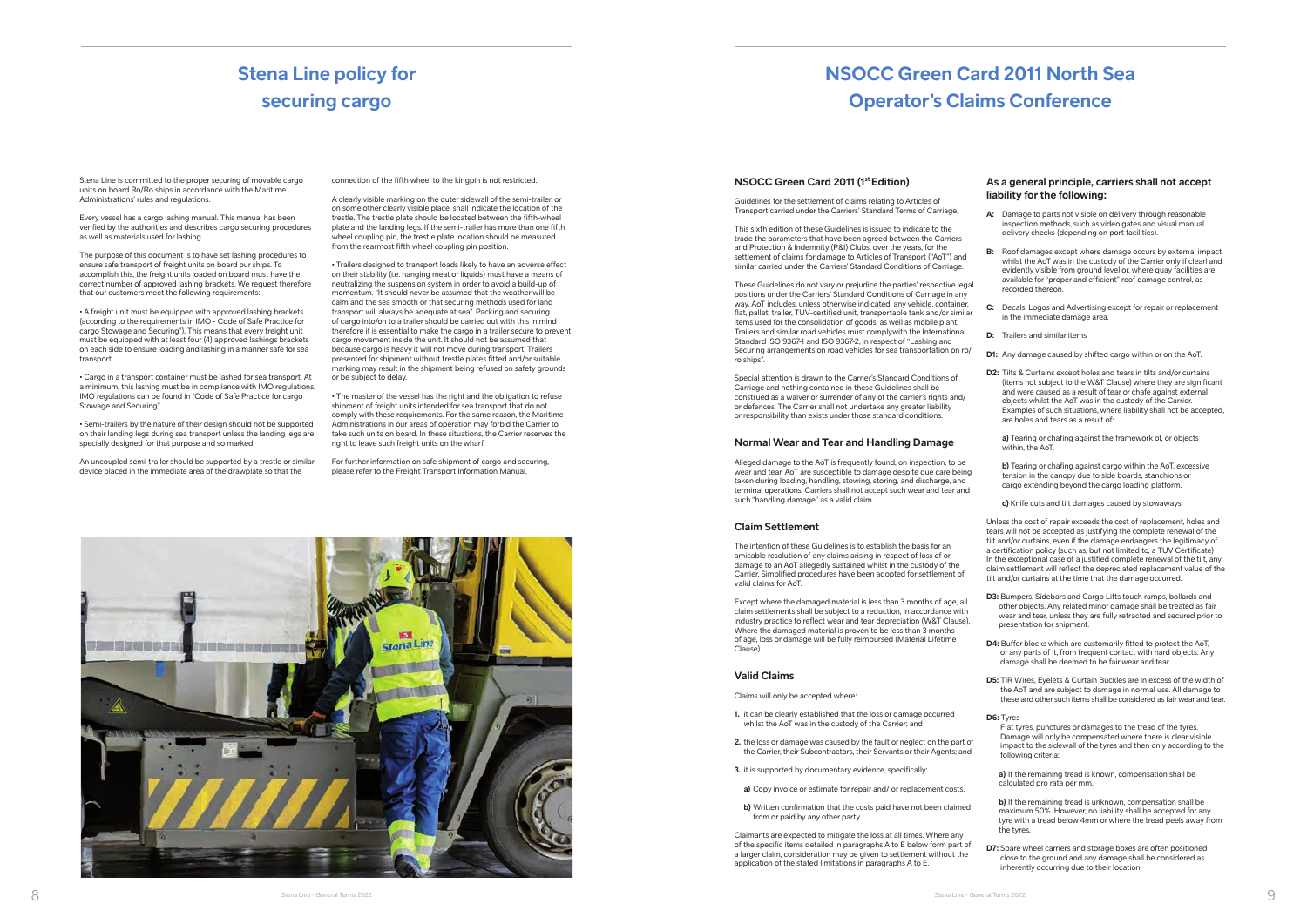- **D9:** Air suspension bags and related parts Any damages, except where it can be clearly established that the damage occurred whilst the AoT was in the custody of the carrier.
- **D10:** Mudguards and anti-spray equipment are inherently vulnerable to contact with external objects. Any damage shall be considered fair wear and tear, except where it can be clearly established that the damage occurred whilst the AoT was in the custody of the carrier.
- **D11:** Loose equipment
- Loss of or damage to lamps, lamp lenses, reflectors and other loose equipment, such as, but not limited to, removable trailer light boards, spare tyres, winding handles, brake couplings, tools, tarpaulin covers, spansets, etc.
- **D12:** Landing legs and stays except where bent by external impact to such an extent that they are no longer able to serve their intended purpose.
- **D13:** Landing legs wheels and feet Any damage to these items having regard to their function and to the heavy stress to which they are regularly subjected, except where it can be clearly established that they were damaged by external impact to such an extent that they are no longer able to serve their intended purpose.
- **D14:** Side board & door hinges and locks Side board & door hinges and locks wear out due to normal handling and corrosion.
- **D15:** Side boards and trailer superstructure Chafing, denting, splitting of side boards (covered side boards are not subject to the W&T Clause) and superstructures, except where it can clearly be established that the damage occurred whilst the AoT was in the custody of the carrier.
- **D16:** Rear board and rear doors Chafing, denting, splitting of the rear board and rear doors, except where it can be clearly established that the damage occurred whilst the AoT was in the custody of the carrier.
- **D17:** Aluminium and other light-weight constructions except frame and sub-frame damage caused by external impact occurring whilst the AoT was in the custody of the carrier.
- **D18:** Curtain-winding and tensioning mechanism except where damage occurs by external impact whilst the AoT was in the custody of the carrier and caused the system to malfunction.
- **E**: Box, Bulk, Reefer, and Tank, Containers Dents, scratches and any other cosmetic damages to any outer casing, panels, framework, corner posts, and castings, where the normal operation of the unit is not impeded (Cosmetic damage Clause). Malfunction of temperature gauges, valve covers, box lids etc.

It is in the interest of all parties involved for the goods to out-turn at the receivers' premises in sound condition and it is therefore essential that the goods are properly stowed and secured in the AoT from the outset. Failure to do so may well be illegal and also cause delay and additional expense for shippers as well as endanger life.

- The British Merchant Shipping Notice no.M.1445 of April 1991. It's associated "Roll On /Roll Off Ships Stowage and Securing of Vehicles Code of Practice" (ISBN 0 11 550995 X) issued by the Department of Transport

Damage to ladders and walkways which does not affect their ability to be used safely. Temperature settings or the malfunction of thermostats, heating or refrigeration units.

Claims in relation to tank containers shall be subject to the right of inspection of the damage and any claim settlement will reflect the depreciated replacement value of the tank container at the time that the damage occurred.

As approved by the North Sea Operator's Claims Conference (NSOCC) Members 2010.

#### **Securing of cargo within vehicles and AOT for carriage by sea**

The object of multimodal transport is to carry goods from the place of consolidation in AoT to their final destination without interference during the carriage.

Therefore, it is essential for the goods to be properly stowed and secured in the AoT, to safeguard the goods and the AoT against natural and man-made circumstances that may arise during the carriage. Shippers must comply with stowage guidelines and standards (and any amendments thereto) which have been drawn up by various organizations over the years, including but not limited to:

> **4.** The Customer shall ensure that all Declarations, including but not limited to any relevant Safety and Security Declaration, are completed and pre-lodged with the relevant Competent Authority no later than the time of checking-in of the Goods with the Carrier at the port of departure or earlier if so required by the relevant Competent **Authority**

- The European Standard EN 12195-1 as approved by CEN members (Comité Européen De Normalisation) on 1 September 2003.

- The manual "Loading and securing Cargo on Load Carriers" published by the Transport Research Institute (TFK), Stockholm, Sweden.

- Securing of loads on road vehicles. (VDI manual Securing of Loads), VDI 2700 published 2004-11.

> **5.** The Customer shall be responsible for ensuring the accuracy, sufficiency and completeness of all Declarations and that all information and data entered into the Carrier's booking system, HMRC's Goods Vehicle Movement Service ("GVMS") and the Revenue's Customs Roll-On Roll-Off Service is accurate and kept up to date. The Customer will be liable for any losses, liabilities, penalties and/or damages that arise as a result of missing or incorrect information or data and the Carrier shall have no liability whatsoever.

Marine Directorate, London, is published by Her Majesty's Stationary Office and contains lists of related publications.

- The IMDG Code Supplemental (Amdt. 40-20) titled "Guidelines for the packing of cargo, other than bulk cargo, into or onto cargo transport units (CTUs) applicable to transport operations by all surface and water modes of transport".

As approved by the North Sea Operator's Claims Conference (NSOCC) Members 2010.



## **NSOCC Green Card 2011 North Sea Operator's Claims Conference**

## **Schedule 1**

The provisions of this Schedule apply to Goods transported by the Carrier between ports in GB and the ROI (or vice versa) with immediate effect unless otherwise indicated, and may be subject to change in the future subject to further guidance from the UK and/ or Irish Governments.

The provisions of this Schedule are without prejudice to the rights of the Carrier under the Stena Line Conditions of Carriage, and in particular clauses 2.3.1, 2.4.4 , 2.5.2 and 5.1.5 thereof, and the provisions of this Schedule shall be considered to be supplemental to, and not in substitution of, such provisions.

**1.** The Carrier's freight customers (below "the Customer") shall be responsible for, and comply with all regulations or requirements of HM Revenue and Customs ("HMRC"), Irish Revenue Commissioners ("Revenue"), and any other customs authority, health authority, port authority or other supranational, national, regional, local or municipal government or regulatory authority, body, agency, court, ministry, inspectorate or department in the UK and/or Ireland and where applicable any other EU member state (the "Competent Authority" or "Competent Authorities") in respect of the import, export or transit of goods. The Carrier shall not be liable for any acts or omissions of any Competent Authority or any losses or delays suffered by the Customer arising from those acts or omissions, including in respect of damaged or deteriorated goods.

**2.** The Customer shall ensure all documentation, declarations, notices or forms, or combination of the foregoing declarations (the "Declarations") as may be required in relation to the Goods are completed and submitted to the relevant Competent Authority depending on the country of departure, transit and/or arrival, it being acknowledged that such Declarations may include, without limitation:

- **a.** export declarations;
- **b.** import declarations; **c.** Entry in the Declarant's Records ("EIDR");
- **d.** safety and security declarations (both Entry Summary
- Declarations ("ENS") and Exit Summary Declarations ("EXS"), where required) for all consignments in both accompanied and unaccompanied AoT's ("Safety and Security Declarations"); **e.** Common Transit Convention ("CTC") transit declarations;
- **f.** ATA and TIR Carnets;
- **g.** veterinary and plant health certificates including export health certificates ("EHCs") and phytosanitary certificates; and **h.** any other declarations that are used for transport and/or
- importing or exporting Goods. **3.** The Carrier shall have no responsibility or liability whatsoever for

completing and submitting and/or verifying the Declarations to the Competent Authorities, including but not limited to the ENS and the EXS (if required) for Goods carried in unaccompanied AoT's.

**6.** The Customer shall produce to the Carrier at the latest at check-in of the Goods at the port of departure evidence that is satisfactory to the Carrier that all necessary Declarations have been made to the relevant Competent Authority in respect of the Goods, including the Reference Number(s) as set out in Clause 8 and 9 below.

# **Brexit Terms of Business for Stena Line Customers (the 'TERMS') 2022 Effective from 1 January 2022**

#### **D8:** Wheel rims Any damages

#### **Customs requirements for travel from/to Great Britain to/from the European Union and for travel from/to Great Britain to/from Northern Ireland**

As the United Kingdom of Great Britain ("GB") and Northern Ireland ("NI") have now left the European Union (the "EU") these Terms are incorporated in the Standard Terms of Business for Stena Line Customers and are immediately applicable unless otherwise indicated:

**a.** for Goods contained in the article of transport or the AoT (as defined in the Stena Line Conditions of Carriage) (below "the Goods") transported by the Stena Line entity who has undertaken to perform or to procure the performance of the entire transport from the place of receipt or port of loading to the port of discharge or the place of delivery as defined in the Stena Line Conditions of Carriage (below "the Carrier") between GB ports and ports in the Republic of Ireland ("ROI") (or vice versa) see Schedule 1 to these Terms;

**b.** for Goods transported by the Carrier in an AoT between GB ports and ports in NI (or vice versa) see Schedule 2 to these Terms; and

**c.** for Goods transported by the Carrier in an AoT between GB ports and ports in the Netherlands (or vice versa) see Schedule 3 to these Terms.

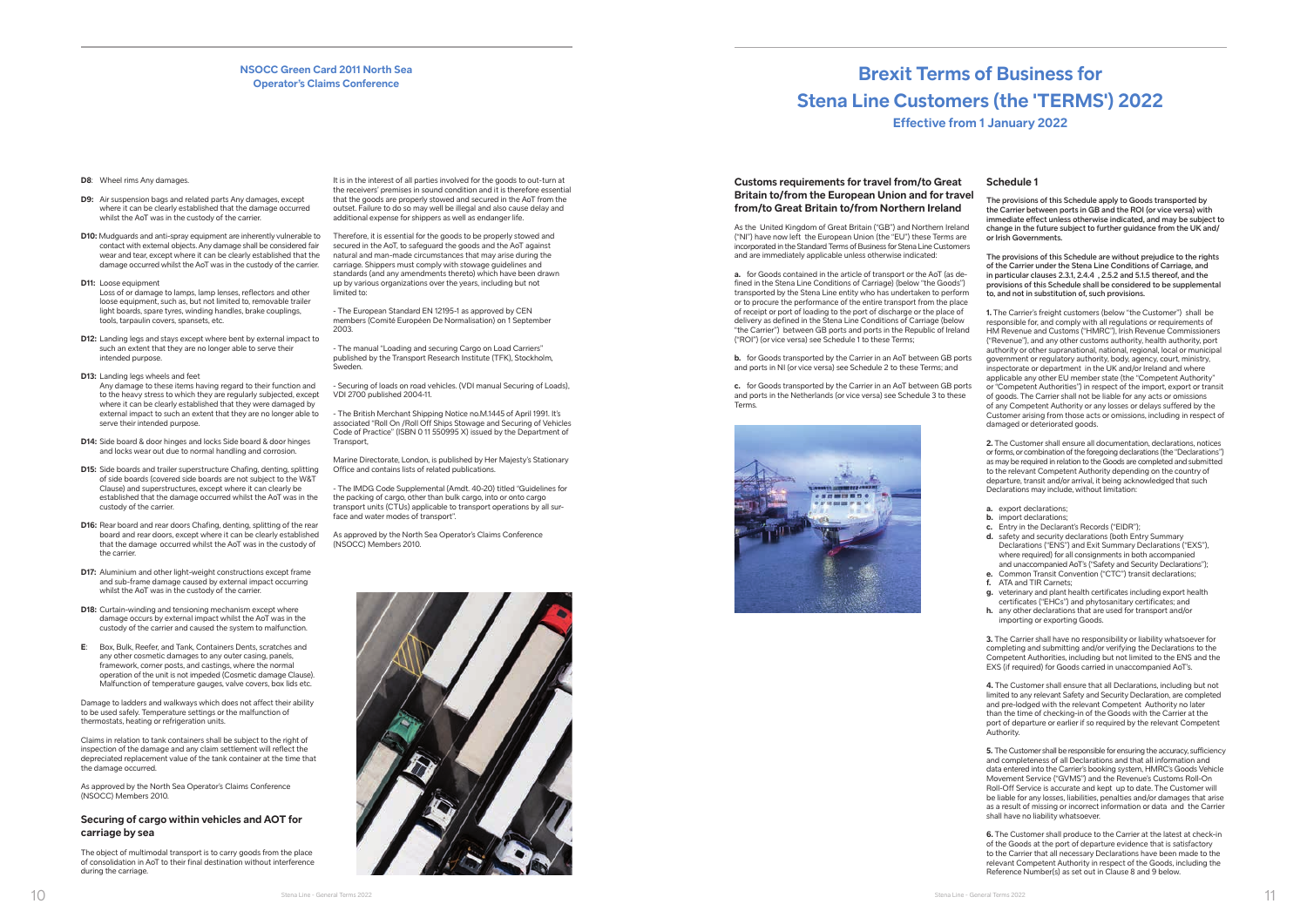**7.** The Carrier shall be entitled to refuse to accept the Goods if the Customer does not produce to the Carrier at check-in the information and evidence that it is required to produce pursuant to Clause 6 above and where the Goods Movement Reference number (the "GMR") and the Pre-Boarding Notification (the "PBN"), to be presented pursuant to Clauses 8 and 9 below cannot be validated. If the Customer does not present a valid GMR and/or PBN the Customer will not be able to check-in at the port of departure and the Customer will be instructed to leave the port until the Customer is able to present a valid GMR and/or PBN. Under such circumstances the freight charges in respect of the Goods and any additional costs resulting from the circumstances referred to above shall be deemed earned and payable by the Customer and the Carrier shall have no liability whatsoever as a result thereof.

**8.** The Customer shall ensure that the GMR, created by GVMS and required under HMRC's pre-lodgement model, is presented to the Carrier prior to or at check-in at the GB port for all exports out of GB to ROI and, from a date to be determined by HMRC, at the ROI port for all imports to GB. The GMR must be presented at the ROI port for all CTC transit movements. It is the Customer's responsibility to ensure a GMR is presented when required and if the Customer does not present a GMR for CTC transit movements for departures up until a date to be determined by HMRC then the Carrier shall assume a GMR is not required and shall have no responsibility or liability if a GMR is required.

**9.** The Customer shall ensure that the PBN reference number issued by Revenue, as required under the Revenue's Customs Roll-On Roll-Off Service, is presented to the Carrier prior to or at check-in at the GB port for all imports into the ROI and at the port in the ROI for all exports out of the ROI.

**10.** The Customer is responsible for ensuring that Export Permission to Progress ("P2P") has been granted for the Goods, prior to embarkation at the port of departure in both GB and ROI. Where the Customer receives a notification that P2P has not been granted at check in at the port of departure the Customer's AoT must either exit the port for inspection of the Goods at an Inland Border Facility (Dublin, Rosslare and Holyhead) or ensure attendance at an in-port inspection facility (Fishguard) prior to check in. If, following attendance at an in-port inspection facility P2P is still not granted, the Customer's AoT must exit the port.

**11.**The Customer is responsible for ensuring that any Transit Accompanying Documents ("TADs") for the Goods are presented, when required, at the relevant Office of Departure, Office of Transit and Office of Destination and the Carrier shall not have any liability if the TADs are not presented when required.

**12.** Customer shall ensure that any ATA and TIR Carnets are presented at the required location for wet stamping.

**13.** Where the relevant Competent Authority requires the pre-notification of the arrival of the Goods at the port of arrival the Customer shall ensure that such pre-notification is provided and the Carrier shall have no liability in the event of any failure to comply with such a requirement.

**20.** The Customer shall be responsible for the correct calculation and payment of all customs and excise duties, import VAT, taxes, fines, penalties, levies, imposts, outlays and all associated costs or damages of whatsoever nature ("Customs Charges") imposed or demanded by any Competent Authority for , or in connection with the Goods and the connected customs procedures and Declarations and shall indemnify and hold harmless the Carrier in respect of any Customs Charges claimed or imposed by any Competent Authority on the **Carrier** 

**14.** In the event of a Customer's AoT being shipped on a departure other than that on which it was booked, due to service disruption, operational requirements, Customer's request or any other cause whatsoever, it is the responsibility of the Customer to update in a timely fashion any Declarations or amend any appointments at inspection facilities if so required. The Carrier shall not be liable for any loss or penalty incurred as a result.

**15.** It is the Customer's responsibility for ensuring all required documentation (including but not limited to TADs and EHCs) accompanies the Goods carried in accompanied and unaccompanied AoT's. The Carrier shall not handle or accept such documentation and the Carrier shall not be liable for the consequences of any missing or lost documentation.

**16.** Prior to arrival of the Goods into ROI or GB, the Customer (or its drivers) shall be responsible for checking the Revenue's Customs Channel Look-up service or, when required, GVMS (or other rele vant Competent Authority's communication channels) for confirma tion of import status and that the Goods are cleared to exit the port in the ROI or GB or whether the Goods are to be held for customs or SPS checks by the relevant Competent Authority at the required inspection point. The Carrier does not accept any responsibility for notifying the Customer (or its drivers) as to whether any documentary or physical checks are required on the Goods. In the event the Carrier does notify the Customer the Carrier takes no responsibility for the accuracy of the information provided.

**17.**It is the Customer's responsibility, at its own cost, to comply with all instructions from the relevant Competent Authority for any documentary or physical checks on the Goods and for the organisation and cost of moving the Goods to the required inspection point and for the cost of the checks themselves. The Carrier shall have no responsibility and/ or liability for moving the Goods to the required inspection point or for the failure of the Customer to comply with such instructions. The Customer shall indemnify the Carrier for any costs of whatsoever nature incurred by the Carrier in complying with any instructions from the relevant Competent Authority and for the cost of the checks themselves.

> **4.** The Customer shall ensure that all Declarations, including but not limited to any relevant Safety and Security Declarations, are completed and pre-lodged with the relevant Competent Authorities no later than the time of checking-in of the Goods with the Carrier at the port of departure or earlier if so required by the relevant Competent **Authorities**

**5.** The Customer shall be responsible for ensuring the accuracy, sufficiency and completeness of all Declarations and that all information and data entered into the Carrier's booking system and HMRC's Goods Vehicle Movement Service ("GVMS") is accurate and kept up to date. The Customer will be liable for any losses, liabilities, penalties and/or damages that arise as a result of missing or incorrect information or data and the Carrier shall have no liability whatsoever.

**18.** The Carrier shall at all times comply with any instructions from the relevant Competent Authority for, including but not limited to, breaking seals, opening AoT's, unpacking and allowing access to the Goods. The costs and expenses of complying with such instructions shall be for the Customer's account and the Carrier shall not be liable for any loss, damage, delay, costs or expenses and/or consequential losses, directly or indirectly incurred or suffered by the Customer by reason thereof and the Customer shall indemnify the Carrier for all consequences arising from the Carrier's compliance with the instructions.

**19.** Acceptance by the Carrier of the Goods for carriage is not an acceptance that all the required Declarations have been completed and submitted and does not relieve the Customer from any responsibility and liability for ensuring that all Declarations are submitted and that the information provided is accurate and correct.

**21.** The Customer shall indemnify and hold harmless the Carrier in respect of any Customs Charges and/or any other losses, liabilities, penalties and/or damages directly or indirectly incurred or suffered by the Carrier or any other person including but not limited to the relevant port authority as a result of the failure by the Customer to comply with its obligations in relation to the Declarations and/or its obligations contained in this Schedule or any failure to make such Declarations and/or for any incorrect data therein, including but not limited to the Safety and Security Declarations for the Goods in any unaccompanied AoT's if such Safety and Security Declarations are required by the relevant Competent Authority.

**22.** In the event the Goods are not cleared for entry by any Competent Authority at the port of arrival the Carrier shall, at its sole discretion, ship the AoT back to the port of departure at the Customer's own cost.



## **Schedule 2**

The provisions of this Schedule are immediately applicable for Goods transported by the Carrier between GB and NI ports (or vice versa), unless otherwise indicated, and may be subject to change in the future subject to further guidance from the UK Government.

The provisions of this Schedule are without prejudice to the rights of the Carrier under the Stena Line Conditions of Carriage, and in particular clauses 2.3.1, 2.4.4, 2.5.2 and 5.1.5 thereof, and the provisions of this Schedule shall be considered to be supplemental to, and not in substitution of, such provisions.

**1.** The Customer shall be responsible for, and comply with all regulations or requirements of HM Revenue and Customs ("HMRC") and any other customs authority, health authority, port authority or other supranational, national, regional, local or municipal government or regulatory authority, body, agency, court, ministry, inspectorate or department authority in the UK and/or NI and where applicable any EU member state (the "Competent Authority" or "Competent Authorities") in respect of the import, export or transit of Goods. The Carrier shall not be liable for any acts or omissions of any Competent Authority or any losses or delays suffered by the Customer arising from those acts or omissions, including in respect of damaged or deteriorated Goods

**2.** The Customer shall ensure all documentation, declarations, notices or forms, or combination of the foregoing declarations (the "Declarations") as may be required in relation to the Goods are completed and submitted to the relevant Competent Authority depending on the country of departure, transit and/or arrival, it being acknowledged that such Declarations may include, without limitation:

- **a.** export declarations;
- **b.** import declarations:
- **c.** Entry in the Declarant's Records ("EIDR");
- **d.** safety and security declarations (both Entry Summary Declarations ("ENS") and Exit Summary Declarations ("EXS"), where required) for all consignments in both accompanied and unaccompanied AoT's
- ("Safety and Security Declarations");
- **e.** Common Transit Convention ("CTC") transit declarations; **f.** ATA and TIR Carnets;
- **g.** veterinary and plant health certificates including export health certificates ("EHCs") and phytosanitary certificates; and
- **h.** any other declarations that are used for transport and/or importing or exporting Goods.

**3.** The Carrier shall have no responsibility or liability whatsoever for completing and submitting and/or verifying the Declarations to the relevant Competent Authority (including but not limited to the ENS for imports to NI and the EXS (where required) for exports from NI for Goods carried in unaccompanied AoT's).

**6.** The Customer shall produce to the Carrier at the latest at check-in of the Goods at the port of departure evidence that is satisfactory to the Carrier that all necessary Declarations have been made to the relevant Competent Authority in respect of the Goods, including the Reference Number(s) as set out in Clause 8 below.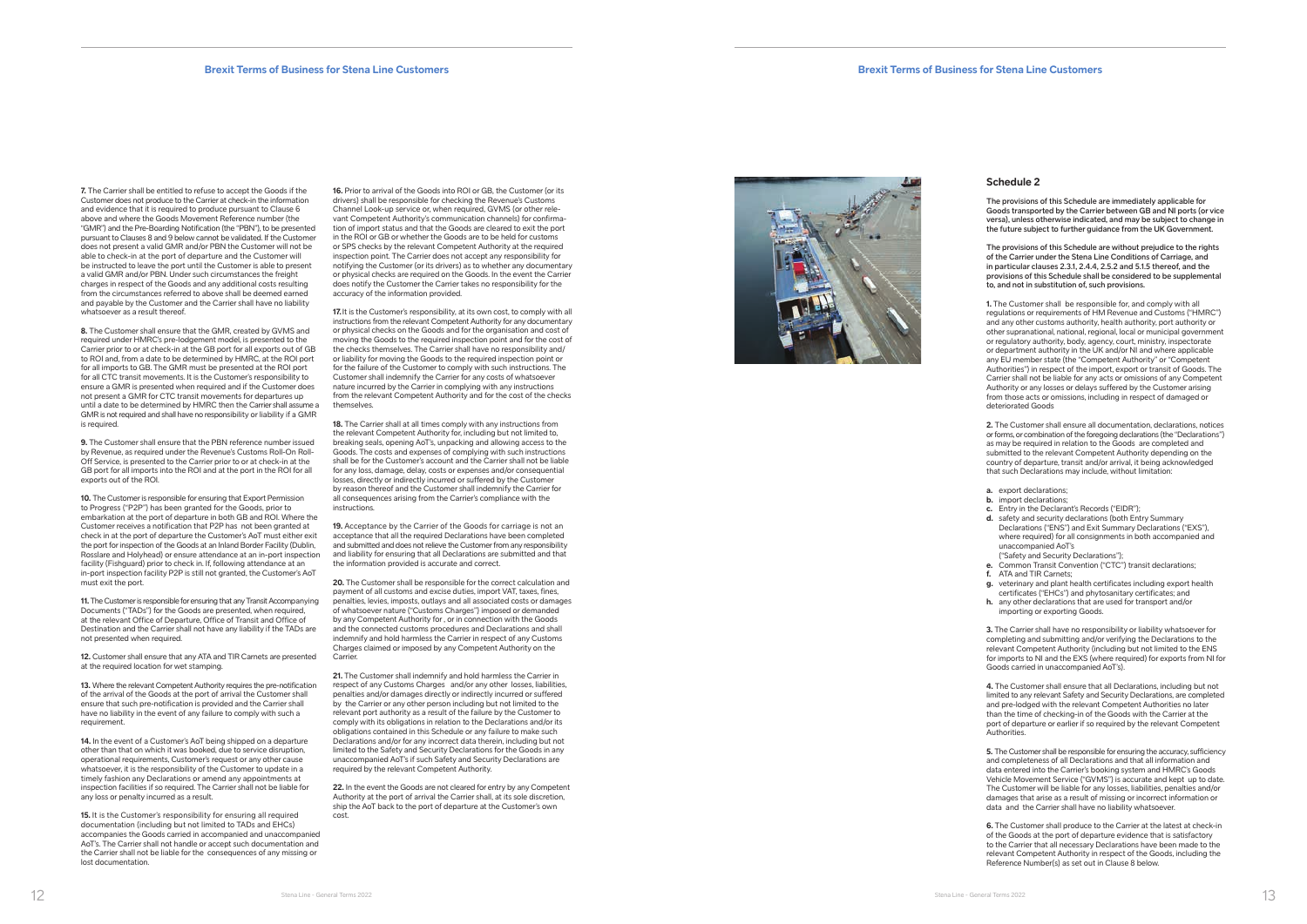#### **Schedule 3**

The provisions of this Schedule apply to Goods transported by the Carrier between ports in the GB and ports in the Netherlands (or vice versa) with immediate effect, unless otherwise indicated, and may be subject to change in the future subject to further guidance from the UK and for Dutch Governments.

The provisions of this Schedule are without prejudice to the rights of the Carrier under the Stena Line Conditions of Carriage, and in particular clauses 2.3.1, 2.4.4, 2.5.2 and 5.1.5 thereof, and the provisions of this Schedule shall be considered to be supplemental to, and not in substitution of, such provisions.



**1.** The Customer shall be responsible for, and comply with all regulations or requirements of HM Revenue and Customs ("HMRC"), Dutch Customs (Douane) and any other customs authority, health authority, port authority or other Government supranational, national, regional, local or municipal government or regulatory authority, body, agency, court, ministry, inspectorate or department Authority in the UK and/or the Netherlands and where applicable any other EU member state (the "Competent Authority" or "Competent Authorities") in respect of the import, export or transit of goods. The Carrier shall not be liable for any acts or omissions of any Competent Authority or any losses or delays suffered by the Customer arising from those acts or omissions, including in respect of damaged or deteriorated goods.

**3.** The Carrier shall have no responsibility or liability whatsoever for completing and submitting and/or verifying the Declarations (including but not limited to the ENS for imports into GB, and the EXS if required for exports from GB) for Goods carried in unaccompanied AoT's to the relevant Competent Authority, except where indicated in Clause 5 below.

**2.**The Customer shall ensure all documentation, declarations, notices or forms, or combination of the foregoing declarations (the "Declarations") as may be required in relation to the Goods are completed and submitted to the relevant Competent Authority depending on the country of departure, transit and/or arrival, it being acknowledged that such Declarations may include, without limitation:

- **a.** export declarations;
- **b.** import declarations
- **c.** Entry in the Declarant's Records ("EIDR");
- **d.** safety and security declarations (both Entry Summary Declarations ("ENS") and Exit Summary Declarations ("EXS"), where required) for all consignments in both accompanied and unaccompanied AoT's ("Safety and Security Declarations"); **e.** Common Transit Convention ("CTC") transit declarations;
- **f.** ATA and TIR Carnets;
- **g.** veterinary and plant health certificates including export
- health certificates ("EHCs") and phytosanitary certificates; and **h.** any other declarations that are used for transport and/or importing or exporting Goods.

**8.** The Carrier shall be entitled to refuse to accept the Goods if the Customer does not produce to the Carrier at check-in the information and evidence that it is required to produce pursuant to Clause 7 above and where the Goods Movement Reference number( (the "GMR") to be presented pursuant to Clauses 9 below cannot be validated. If the Customer does not present a valid GMR the Customer will not be able to check-in at the port of departure and the Customer will be instructed to leave the port until the Customer is able to present a valid GMR. Under such circumstances the freight charges in respect of the Goods and any additional costs resulting from the circumstances referred to above shall be deemed earned and payable by the Customer and the Carrier shall have no liability whatsoever as a result thereof

**4.** The Customer shall ensure that where required all Declarations, including but not limited to any relevant Safety and Security Declaration, are completed and pre-lodged with the relevant Competent Authority, and if required local Port Community Systems in both GB and the Netherlands, in accordance with the required timescales, except where indicated in Clause 5 below.

**5.** The Customer is responsible for providing the Carrier with sufficient information and data, including but not limited to consignment details, for the Carrier to

- (i) submit the ENS for imports into the Netherlands Portbase Community System for Goods carried in both accompanied and unaccompanied AoT-s,
- (ii) create the ENS for Goods imported into GB which are carried in unaccompanied (non-transit) and Trade AoTs which are customs controlled at the GB port through Temporary Storage/GB Destin8 Port Community System; and
- (iii) create the EXS , where required, for exports from the GB port of empty and return packaging carried in accompanied AoTs.

**6.** The Customer shall be responsible for ensuring the accuracy, sufficiency and completeness of all Declarations, including the information and data provided to the Carrier in accordance with Clause 5 above, and that all information and data entered into the Carrier's booking system, HMRC's Goods Vehicle Movement Service ("GVMS") and any other system, including but not limited to the local Port Community Systems in both GB and the Netherlands, is accurate and kept up to date. The Customer will be liable for any losses, liabilities, penalties and/or damages that arise as a result of missing or incorrect information or data and the Carrier shall have no liability whatsoever.

**7.** The Customer shall produce to the Carrier upon check-in of the Goods at the port of departure evidence that is satisfactory to the Carrier that all necessary Declarations have been made to the relevant Competent Authority in respect of the Goods, including the Reference Number(s) as set out in Clause 9 below.

**9.** The Customer shall ensure that the GMR created by GVMS is presented to the Carrier for all driver accompanied movements, all CTC transit movements (accompanied and unaccompanied) and any unaccompanied movements where the Customer has advised the Carrier that they require the movement to be controlled via GVMS, prior to or at check-in at the port in the Netherlands It is the Customer's responsibility to ensure a GMR is presented when required and If the Customer does not present a GMR for CTC transit movements then the Carrier shall assume a GMR is not required and shall have no responsibility or liability if a GMR is required.

**10.** The Customer is responsible for ensuring that any Transit Accompanying Documents ("TADs") for the Goods are presented, when required, at the relevant Office of Departure, Office of Transit and Office of Destination

**7.** The Carrier shall be entitled to refuse to accept the Goods if the Customer does not produce to the Carrier at check-in the information and evidence that it is required to produce pursuant to Clause 6 above and where the Goods Movement Reference number (the "GMR"), to be presented pursuant to Clause 8 below cannot be validated. If the Customer does not present a valid GMR the Customer will not be able to check-in at the port of departure and the Customer will be instructed to leave the port until the Customer is able to present a valid GMR. Under such circumstances the freight charges in respect of the Goods and any additional costs resulting from the circumstances referred to above shall be deemed earned and payable by the Customer and the Carrier shall have no liability whatsoever as a result thereof.

**8.** For all departures from a GB port to a NI port the Customer shall ensure that the GMR, created by GVMS and required under HMRC's pre-lodgement model, is presented to the Carrier prior to or at checkin at the GB port for all imports to NI, including CTC transit movements. The GMR must also be presented at NI ports for CTC transit movements into or through GB, or where an export declaration is required or in the event of a GB import declaration becoming required. It is the Customer's responsibility to ensure a GMR is presented when required. If the Customer does not present a GMR where required for NI to GB movements the Carrier shall assume a GMR is not required and shall have no responsibility or liability if a GMR is required.

**9.** Where a NI or EU export declaration is required in relation to a direct shipment from NI to GB, the Customer is responsible for ensuring that Export Permission to Progress ("P2P") has been granted for the Goods, prior to check-in at the port of departure.

**10.** The Customer is responsible for ensuring that any Transit Accompanying Documents ("TADs") for the Goods are presented, when required, at the relevant Office of Departure, Office of Transit and Office of Destination and the Carrier shall not have any liability if the TADs are not presented when required.

**11.** The Customer shall ensure that any ATA and TIR Carnets are presented at the required location for wet stamping.

**12.** Where the relevant Competent Authority requires the pre-notification of the arrival of the Goods at the port of arrival the Customer shall ensure that such pre-notification is provided and the Carrier shall have no liability in the event of any failure to comply with such a requirement.

**13.** In the event of a Customer's AoT being shipped on a departure other than that on which it was booked, due to service disruption, operational requirements, Customer's request or any other cause whatsoever, it is the responsibility of the Customer to update in a timely fashion any Declarations or appointments at inspection facilities if so required. The Carrier shall not be liable for any loss or penalty incurred as a result.

**14.** It is the Customer's responsibility for ensuring all required documentation (including but not limited to TADs and EHCs) accompanies the Goods carried in accompanied and unaccompanied AoT's. The Carrier shall not handle or accept such documentation and the Carrier shall not be liable for the consequences of any documentation being missing or lost.

**15.** Prior to arrival of the Goods into NI (all shipments) or if under a customs process on entry to GB, the Customer (or its drivers) shall be responsible for checking GVMS (or any other relevant Competent Authority's communication channels) for confirmation that the Goods are cleared to exit the port in NI or GB or whether the Goods are held for customs or SPS checks by the relevant Competent Authority at the required inspection point. The Carrier does not accept any responsibility for notifying the Customer (or its drivers) as to whether any documentary or physical checks are required on the Goods. In the event the Carrier does notify the Customer the Carrier takes no responsibility for the accuracy of the information provided.

**16.** It is the Customer's responsibility, at its own cost, to comply with all instructions from the relevant Competent Authority for any documentary or physical checks on the Goods and for the organisation and cost of moving the Goods to the required inspection point and for the cost of the checks themselves. The Carrier shall have no responsibility and liability for moving the Goods to the required inspection point or for the failure of the Customer to comply with such instructions. The Customer shall indemnify the Carrier for any costs of whatsoever nature incurred by the Carrier in complying with any instructions from the relevant Competent Authority and for the cost of the checks themselves.

**17.** The Carrier shall at all times comply with any instructions from the relevant Competent Authority for, including but not limited to, breaking seals, opening AoT's, unpacking and allowing access to the Goods. The costs and expenses of complying with such instructions shall be for the Customer's account and the Carrier shall not be liable for any loss, damage, delay costs or expenses and/or consequential losses, directly or indirectly incurred or suffered by the Customer by reason thereof and the Customer shall indemnify the Carrier for all consequences arising from the Carrier's compliance with the instructions.

**18.** Acceptance by the Carrier of the Goods for carriage is not an acceptance that all the required Declarations have been completed and submitted and does not relieve the Customer from any responsibility and liability for ensuring that all Declarations are submitted and that the information provided is accurate and correct.

**19.** The Customer shall be responsible for the correct calculation and payment of all customs and excise duties, import VAT, taxes, fines, penalties, levies, imposts, outlays and all associated costs or damages of whatsoever nature ("Customs Charges") imposed or demanded by any Competent Authority for , or in connection with the Goods and the connected customs procedures and Declarations and shall indemnify and hold harmless the Carrier in respect of any Customs Charges claimed or imposed by any Competent Authority on the Carrier.

**20.** The Customer shall indemnify and hold harmless the carrier in respect of any Customs Charges and/or other losses, liabilities, penalties and/or damages directly or indirectly incurred or suffered by the Carrier or any other person (including but not limited the relevant port authority) as a result of the failure by the Customer to comply with its obligations in relation to the Declarations and/or its obligations contained in this Schedule or any failure to make such Declarations and/or for any incorrect data therein, including but not limited to the Safety and Security Declarations for unaccompanied AoT's if such Safety and Security Declarations are required by the relevant Competent Authority.

**21.** In the event the Goods are not cleared for entry by any Competent Authority at the port of arrival the Carrier shall, at its sole discretion, ship the AoT back to the port of departure at the Customer's own cost.